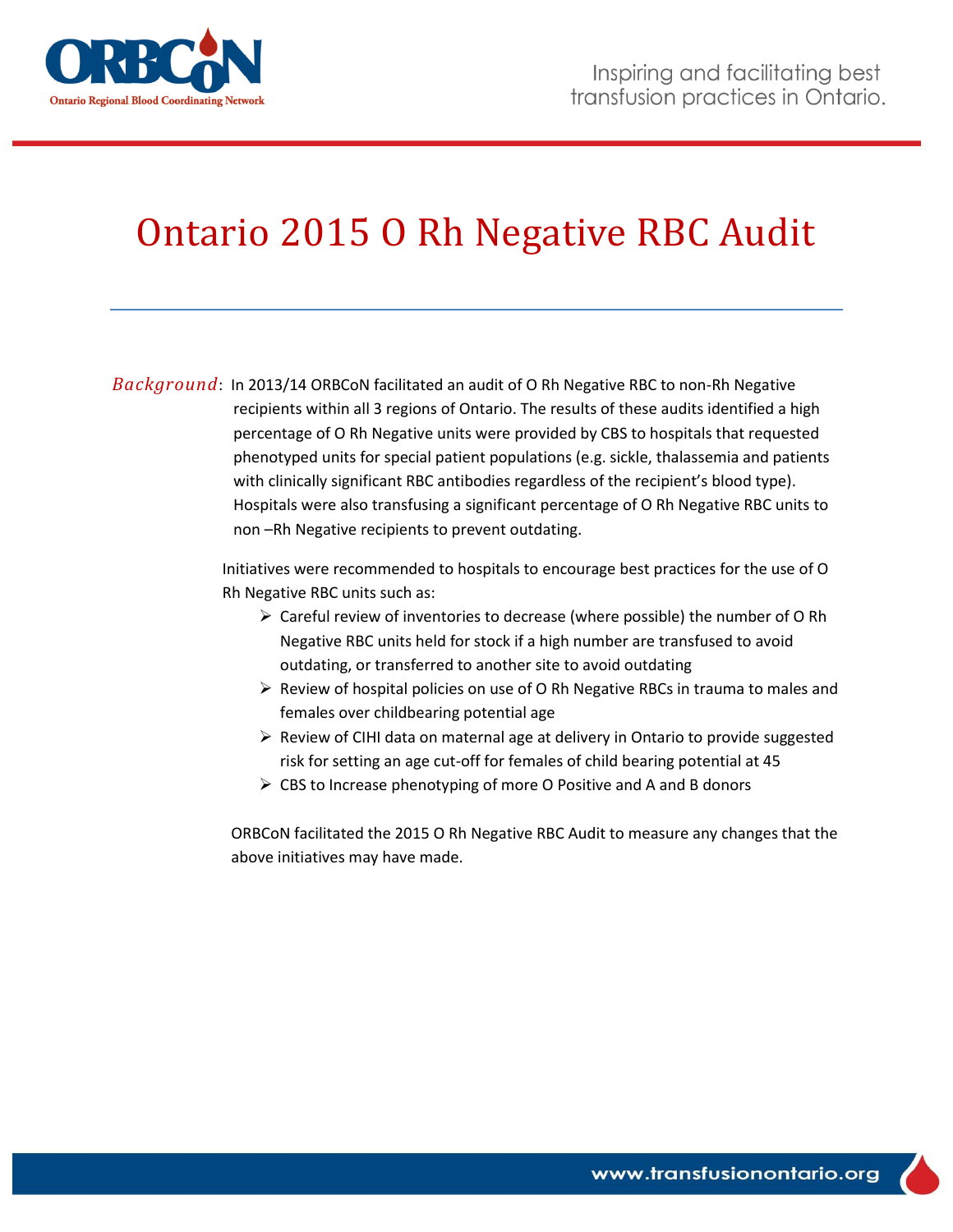

### *Results:*



**Figure 1 Provincial % of O Rh Negative RBC to non-O Rh Negative recipients**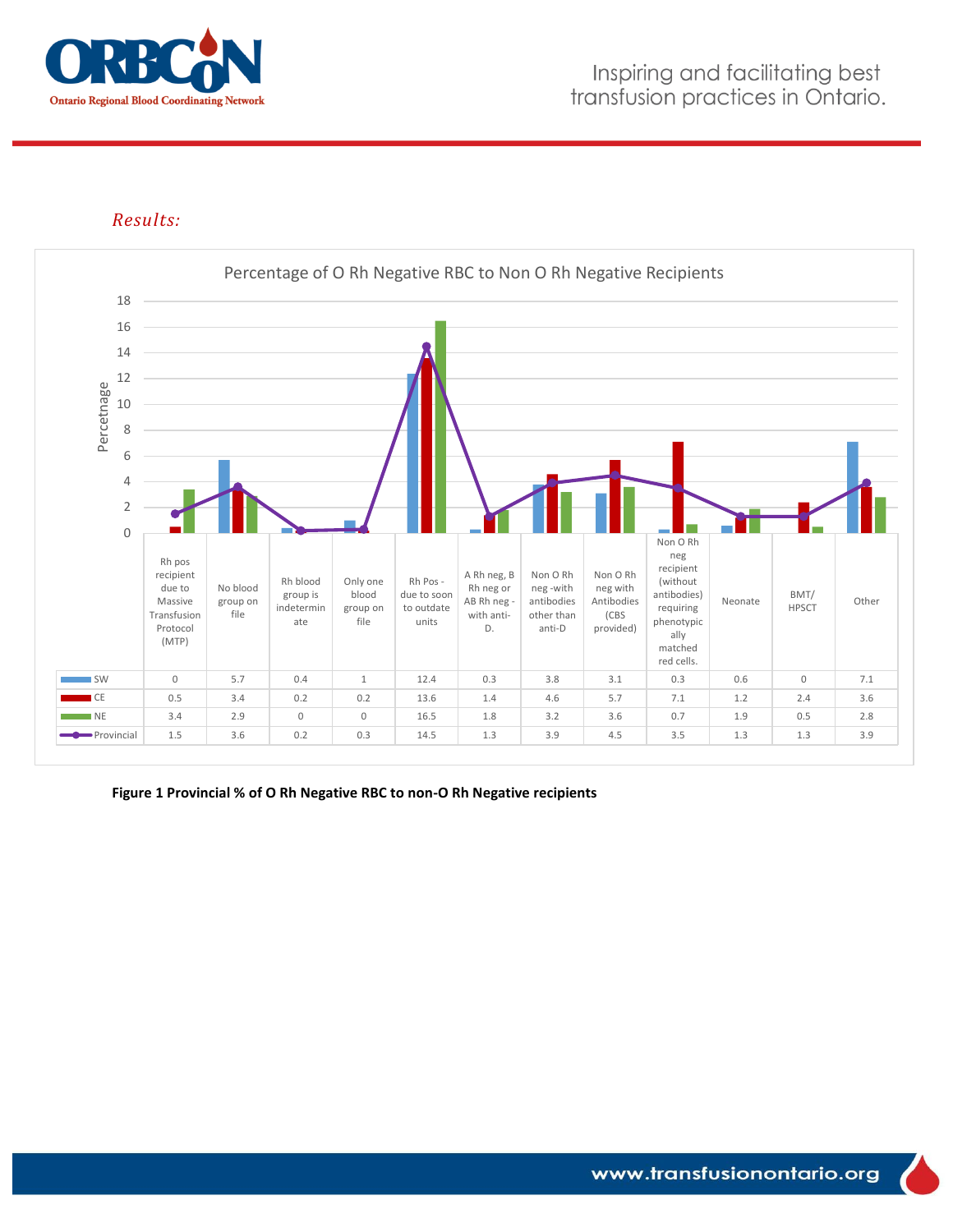

#### **Table 1: Regional/Provincial O Rh Negative RBC Data**

|              | Total<br>Txd | Group O<br>Rh neg<br>recipient | Rh pos<br>recipient<br>due to<br><b>Massive</b><br><b>Transfusion</b><br><b>Protocol</b><br>(MTP) | No<br>blood<br>group<br>on file | Rh blood<br>group is<br>indeterminate | Only<br>one<br>blood<br>group<br>on file | Rh Pos -<br>due to<br>soon to<br>outdate<br>units | A Rh neg, B<br>Rh neg or AB<br>Rh neg -with<br>anti-D. | Non O Rh<br>neg -with<br>antibodies<br>other<br>than anti-D | Non O Rh<br>neg with<br><b>Antibodies</b><br>(CBS<br>provided) | Non O Rh neg<br>recipient (without<br>antibodies)<br>requiring<br>phenotypically<br>matched red cells.<br>(sickle cell,<br>thalassemia, etc) | <b>Neonate</b> | BMT/<br><b>HPSCT</b> | Other     |
|--------------|--------------|--------------------------------|---------------------------------------------------------------------------------------------------|---------------------------------|---------------------------------------|------------------------------------------|---------------------------------------------------|--------------------------------------------------------|-------------------------------------------------------------|----------------------------------------------------------------|----------------------------------------------------------------------------------------------------------------------------------------------|----------------|----------------------|-----------|
| <b>SW</b>    | 1051         | 678                            | $0(0.0\%)$                                                                                        | 60                              | 4(0.4%                                | 11                                       | 130                                               | 3(0.3%)                                                | 40 (3.8%)                                                   | 33 (3.1%)                                                      | 3(0.3%)                                                                                                                                      | 6              |                      | 75        |
|              |              | $(64.5/\%)$                    |                                                                                                   | (5.7%)                          |                                       | (1.0%)                                   | (12.4%)                                           |                                                        |                                                             |                                                                |                                                                                                                                              | (0.6%          | $(0.0\%)$            | (7.1%)    |
|              |              |                                |                                                                                                   |                                 |                                       |                                          |                                                   |                                                        |                                                             |                                                                |                                                                                                                                              |                |                      |           |
| <b>NE</b>    | 2212         | 1385                           | 76 (3.4%)                                                                                         | 64                              | $1(0.1\%)$                            |                                          | 365                                               | 39 (1.8%)                                              | 71 (3.2%)                                                   | 75 (3.4%)                                                      | 16 (0.7%)                                                                                                                                    | 41             | 12                   | 62        |
|              |              | (62.6%)                        |                                                                                                   | (2.9%)                          |                                       | $(0.1\%)$                                | (16.5%)                                           |                                                        |                                                             |                                                                |                                                                                                                                              | (1.8%)         | (0.5%)               | (2.8%)    |
| <b>CE</b>    | 2699         | 1510                           | 13 (0.5%)                                                                                         | 91                              | 5(0.2%)                               | 6                                        | 368                                               | 38 (1.4%)                                              | 124                                                         | 155                                                            | 192 (7.1%)                                                                                                                                   | 33             | 66                   | 98        |
|              |              | (55.9%)                        |                                                                                                   | (3.4%)                          |                                       | (0.2%                                    | (13.6%)                                           |                                                        | (4.6%)                                                      | (5.7%)                                                         |                                                                                                                                              | (1.2%)         | (2.4%)               | (3.6%)    |
| <b>Total</b> | 5962         | 3573                           | 89 (1.5%)                                                                                         | 215                             | 10 (0.2%)                             | 18                                       | 863                                               | 80 (1.3%)                                              | 235                                                         | 267                                                            | 211 (3.5%)                                                                                                                                   | 80             | 78                   | 235       |
| ON           |              | (59.9%)                        |                                                                                                   | (3.6%)                          |                                       | (0.3%)                                   | (14.5%)                                           |                                                        | (3.9%)                                                      | (4.5%)                                                         |                                                                                                                                              | (1.3%)         | (1.3%)               | $(3.9\%)$ |
| 2015         |              |                                |                                                                                                   |                                 |                                       |                                          |                                                   |                                                        |                                                             |                                                                |                                                                                                                                              |                |                      |           |
| N= 84        |              |                                |                                                                                                   |                                 |                                       |                                          |                                                   |                                                        |                                                             |                                                                |                                                                                                                                              |                |                      |           |

\*8 units were unaccounted for